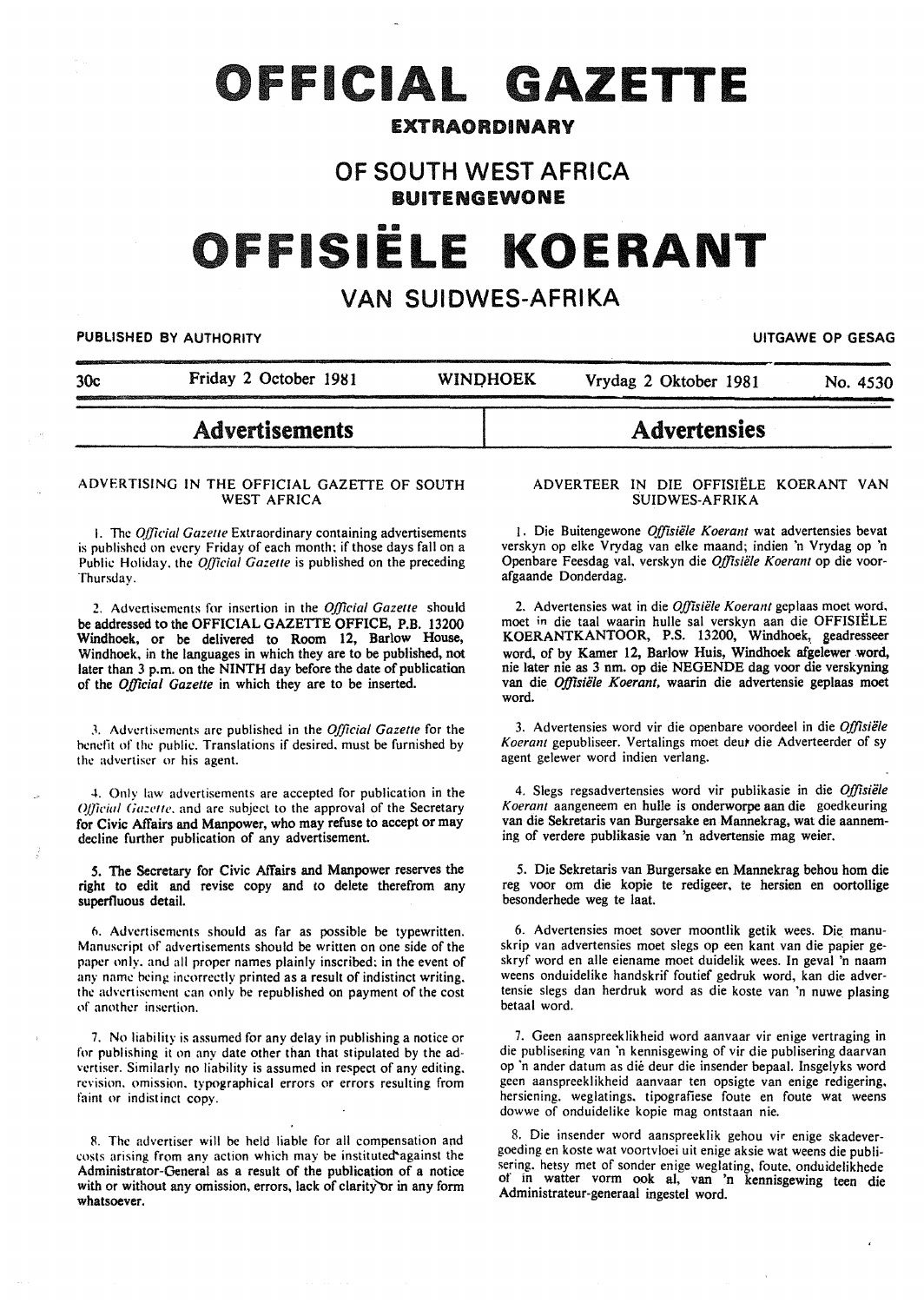9. The subscription for the *Official Gazette* is Rl2,50 per annum, post free in this Territory and the Republic of South Africa, obtainable from Messrs. The Suidwes-Drukkery Limited, P.O. Box 2196, Windhoek. Postage must be prepaid by overseas subscribers. Single copies of the *Official Gazette* may be obtained from The Suidwes-Drukkery, Limited, P. 0. Box 2196, Windhoek, at the price of 30 c per copy. Copies are kept in stock for only two years.

10. The charge for the insertion of notices is as follows and is payable in the form of cheques, bills, postal or money orders:

## LIST OF FIXED TARIFF RATES **Example 2018**

| Standardised notices                                                                                                                                                                          | Rate per<br>insertion |
|-----------------------------------------------------------------------------------------------------------------------------------------------------------------------------------------------|-----------------------|
|                                                                                                                                                                                               | R                     |
| Administration of Estates Acts notices: Forms J. 297                                                                                                                                          |                       |
|                                                                                                                                                                                               | 2,00                  |
|                                                                                                                                                                                               | 5,00                  |
|                                                                                                                                                                                               | 5,00                  |
| Change of name (four insertions)                                                                                                                                                              | 25,00                 |
|                                                                                                                                                                                               | 6.00                  |
| Insolvency Act and Company Acts notices: J 28, J 29,                                                                                                                                          | 4,00                  |
| N.B. - Forms 2 and 6 - additional statements ac-<br>cording to word count table, added to the basic<br>tariff.                                                                                |                       |
|                                                                                                                                                                                               | 2,00                  |
| Naturalisation notices (including a reprint for the ad-                                                                                                                                       |                       |
|                                                                                                                                                                                               | 2,00                  |
| Slum Clearance Court notices, per premises                                                                                                                                                    | 4,00                  |
| Third party insurance claims for compensation                                                                                                                                                 | 2.50                  |
| Unclaimed moneys - only in the extraordinary                                                                                                                                                  |                       |
| Official Gazette, closing date 15 January (per en-                                                                                                                                            |                       |
| try of "name, address and amount")                                                                                                                                                            | 0.80                  |
| Non-standardised notices                                                                                                                                                                      |                       |
| Company notices:                                                                                                                                                                              |                       |
| Short notices: Meetings, resolutions, offer of com-<br>promise, conversion of company, voluntary<br>windings-up; closing of transfer or members'<br>registers and/or declaration of dividends | 11,00                 |
| Declaration of dividend with profit statements, in-                                                                                                                                           |                       |
|                                                                                                                                                                                               | 25,00                 |
| Long notices: Transfers, changes with respect to<br>shares or capital, redemptions, resolutions, volun-                                                                                       |                       |
|                                                                                                                                                                                               | 37,00                 |
| Liquidator's and other appointees' notices<br>Liquor Licence notices (in extraordinary Gazettes,<br>viz. June/Tvl, November/Cape, January/O.F.S.,                                             | 7,00                  |
| April/Natal), per bilingual application                                                                                                                                                       | 7.00                  |
| Orders of the Court:                                                                                                                                                                          |                       |
| Provisional and final liquidations or sequestra-<br>tions                                                                                                                                     | 14,00                 |
| Reductions or changes in capital mergers, offer of                                                                                                                                            |                       |
| compromise<br>Judicial managements, curator bonis and similar                                                                                                                                 | 37,00                 |
|                                                                                                                                                                                               | 37,00                 |
|                                                                                                                                                                                               | 4,00                  |
| Supersessions and discharge of petitions (J 158)                                                                                                                                              | 4.00                  |
| Sales in execution and other public sales:                                                                                                                                                    |                       |
|                                                                                                                                                                                               | 18.00                 |
| Public auctions, sales and tenders:                                                                                                                                                           |                       |
|                                                                                                                                                                                               | 6,00                  |
|                                                                                                                                                                                               | 15,00                 |

9. Die jaarlikse intekengeld op die *Offisiele Koerant* is RJ2,50 posvry in hierdie Gebied en die Republiek van Suid-Afrika, verkrygbaar by die here Die Suidwes-Drukkery Beperk, Posbus 2196, Windhoek. Oorsese intekenaars moet posgeld vooruit betaal. Enkel eksemplare van die *Offisiele Koerant* is verkrygbaar van die here Die Suidwes-Drukkery Beperk, Posbus 2196, Windhoek, teen 30c per eksemplaar: Eksemplare word vir slegs twee jaar in voorraad gehou.

10. Die koste vir die plasing van kennisgewings is soos volg en is betaalbaar by wyse van tjeks, wissels, pos- of geldorders:

#### LYS VAN VASTE TARIEWE

| Gestandaardiseerde kennisgewings                                                                                                                          | Tarief per<br>plasing |
|-----------------------------------------------------------------------------------------------------------------------------------------------------------|-----------------------|
|                                                                                                                                                           | $\mathbf R$           |
|                                                                                                                                                           | 6.00<br>5.00          |
| Boedelwettekennisgewings: Vorms J. 297, J. 295, J.                                                                                                        | 2.00                  |
| Derdeparty-assuransie-eise om skadevergoeding<br>Insolvensiewet- en maatskappywettekennisgewings: J                                                       | 2,50                  |
|                                                                                                                                                           | 4.00                  |
| L.W. $-$ Vorms 2 en $6 -$ by komstige verklarings<br>volgens woordetal-tabel, toegevoeg tot die basiese<br>tarief.                                        |                       |
| Naamsverandering (vier plasings)<br>Naturalisasiekennisgewings (insluitende 'n herdruk vir                                                                | 25.00                 |
| Onopgeëiste geld - slegs in die buitengewone Offi-                                                                                                        | 2.00                  |
| siële Koerant, sluitingsdatum 15 Januarie (per in-                                                                                                        |                       |
| skrywing van "naam, adres en bedrag")                                                                                                                     | 0.80                  |
|                                                                                                                                                           | 5,00                  |
| Slumopruimingshofkennisgewings, per perseel                                                                                                               | 4.00                  |
| Verlore lewensversekeringspolisse                                                                                                                         | 2.00                  |
| Dranklisensie-kennisgewings (in buitengewone Offi-<br>siële koerante, t.w. Junie/Tvl. November/Kaap.<br>Januarie/O.V.S., April/Natal) per tweetalige aan- | 7.00                  |
| Geregtelike en ander openbare verkope:                                                                                                                    |                       |
|                                                                                                                                                           | 18.00                 |
| Openbare veilings, verkope en tenders:                                                                                                                    | 6,00                  |
|                                                                                                                                                           | 15,00                 |
|                                                                                                                                                           | 23.00                 |
| Handelsmerke in Suidwes-Afrika                                                                                                                            | 11.00                 |
| Likwidateurs en ander aangesteldes se kennisgewings                                                                                                       | 7.00                  |
|                                                                                                                                                           |                       |
| Maatskappykennisgewings:<br>Kort kennisgewings: Vergaderings, besluite, aan-                                                                              |                       |
| bod van skikking, omskepping van maatskappy,                                                                                                              |                       |
| vrywillige likwidasies, ens.; sluiting van oordrag-                                                                                                       |                       |
| of lederegisters en/of verklarings van dividende<br>Verklaring van dividende met profytstate, notas in-                                                   | 11.00                 |
| gesluit                                                                                                                                                   | 25,00                 |
| Lang kennisgewings: Oordragte, veranderings met                                                                                                           |                       |
| betrekking tot aandele of kapitaal. aflossings, be-                                                                                                       |                       |
| sluite, vrywillige likwidasies                                                                                                                            | 37.00                 |
|                                                                                                                                                           |                       |
| Orders van die Hof:                                                                                                                                       |                       |
| Voorlopige en finale likwidasies of sekwestrasies                                                                                                         | 14.00                 |
| Verlatings of veranderings in kapitaal, samesmel-                                                                                                         |                       |
| Geregtelike besture, kurator bonis en soortgelyke                                                                                                         | 37.00                 |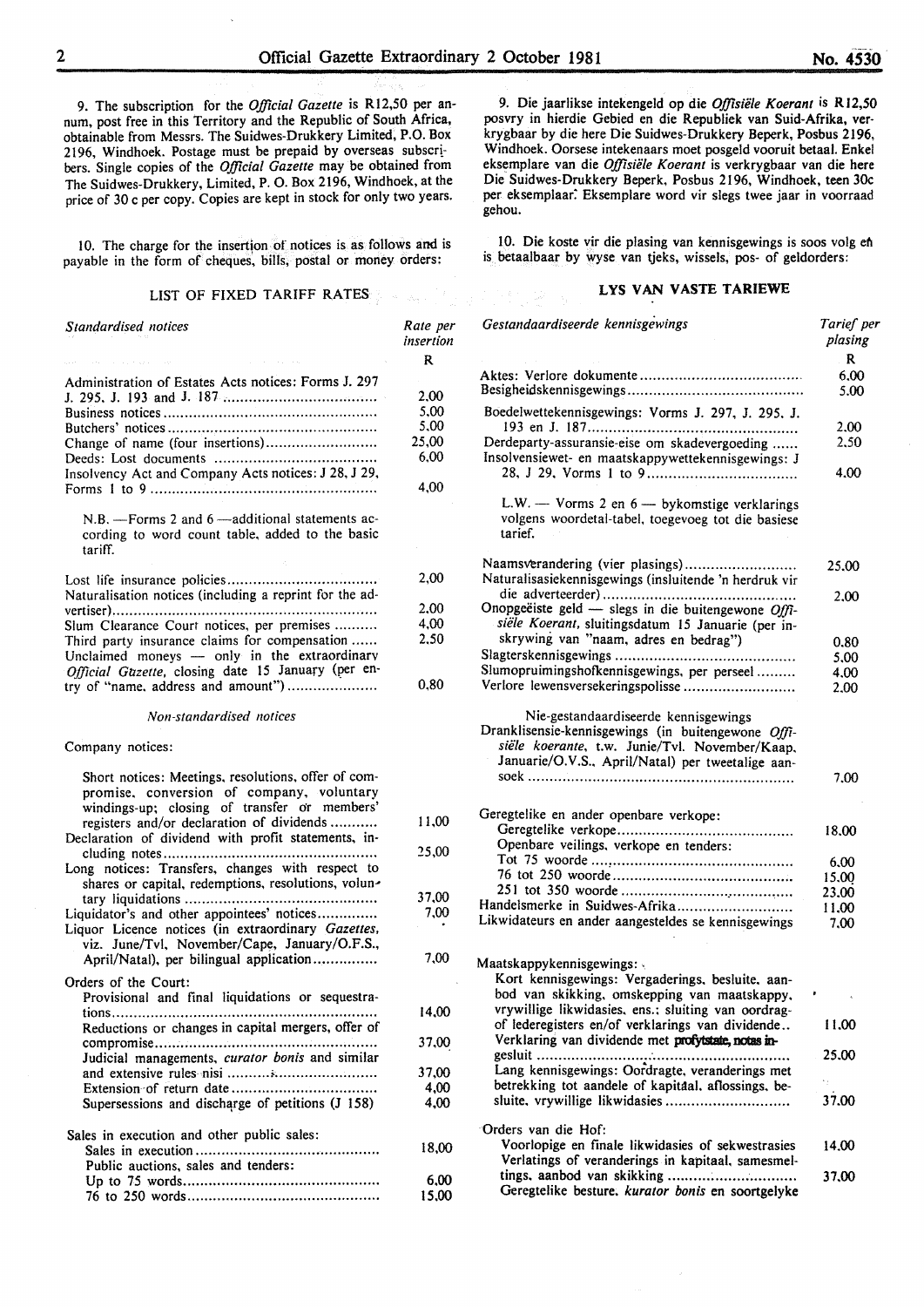| 23,00 |
|-------|
| 11,00 |

#### Vorm/Form J 187

#### LIQUIDATION AND DISTRIBUTION ACCOUNTS IN DECEASED ESTATES LYING **FOR INSPECTION**

In terms of section  $35(5)$  of Act 66 of 1965, notice is hereby given that copies of the liquidation and distribution accounts (first and final, unless otherwise stated) in the estates specified below will be open for the inspection of all persons interested therein for a period of 21 days (or shorter or longer if specially stated) from the date specified or from the date of publication hereof, whichever may be the later, and at the offices of the Masters and Magistrates as stated.

Should no objection thereto be lodged with the Masters concerned during the specified period, the executors will proceed to make payments in accordance with the accounts.

|                                                    | 37.00 |
|----------------------------------------------------|-------|
|                                                    | 4.00  |
| Tersydestellings en afwysings van petisies (J 158) | 4.00  |

#### LIKWIDASIE- EN DISTRIBUSIEREKENING IN BESTORWE BOEDELS WAT TER INSAE LÊ

Ingevolge artikel 35(5) van Wet 66 van 1965, word hierby kennis gegee dat duplikate van die likwidasie- en distribusierekenings (eerste en finale, tensy anders vermeld) in die boedels hieronder vermeld, in die kantore van die Meesters en Landdroste soos vermeld en gedurende 'n tydperk van 21 dae ( of korter of langer indien spesiaal vermeld) vanaf gemelde datums of vanaf datum van publikasie hiervan, as dit later is, ter insae lê van alle persone wat daarby belang het.

Indien binne genoemde tydperk geen besware daarteen by die betrokke Meesters ingedien word nie, gaan die eksekuteurs oor tot die uitbetalings ingevolge gemelde rekenings.

273/81 - VISSER (gebore De Kock) Caroline Ackerman 070926 0039 00 9 Mariental Mariental Windhoek Barclays-Nasionale Bank Beperk Windhoek

424/78 - VON STRYK Arend Heinrich August 081104 5017 00 1 Swakopmund Aanvullende Swakopmund Windhoek Barclays-Nasionale Bank Beperk Windhoek

- HEIMSTÄDT Martha Josephine Alma  $233/80 =$ 2504280010009 Outjo Suplementêre Eerste en Finale Outjo Windhoek Barclays-Nasionale Bank Beperk Windhoek

132/80 - HEIMSTÄDT Otto Erich 2103265027003 Outjo Martha Josephine Alma Heimstädt (gebore Hacker) 2504280010009 Supplementêre Eerste en Finale Outjo Windhoek Barclays-Nasionale Bank Beperk Windhoek

418/80 - POTGIETER Andries Engelbertus 110712 5017 00 6 Karasburg Potgieter Wilhelmina Jacoba 210705 0021 00 6 Karasburg Windhoek Barclays-Nasionale Bank Beperk Windhoek

#### Vorm/Form J 193

#### NOTICE TO CREDITORS IN DECEASED **ESTATES**

All persons having claims against the estates mentioned below are hereby called upon to lodge their claims with the executors concerned, within 30 days (or otherwise as indicated) calculated from the date of publication hereof. The information is given in the following order: Estate number, surname and christian names, date of birth, identity number, last address, date of death; surviving spouse's names, surname date of birth and identity number; name and address of executor or authorised agent, period allowed for lodgement of claims if other than 30 days.

337/81 - EBSTEIN Gwennith Ann 28 September 1936 3609280007001 Oranjemund 1st July 1981 George Ebstein 9th July 1938 380709 5012 00 6 Barclays-Nasionale Bank Beperk Windhoek

330/81 - DE WET Gideon Francois Fouche 27 08 1903 030827 5008 00 8 Joubertstraat 15. Strand voorheen van Mickberg, Posbus 9 Grunau S.W.A. 24 April 1981 Windhoek

#### KENNISGEWING AAN KREDITEURE IN **BESTORWE BOEDELS**

Alle persone wat vorderinge het teen die boedels hieronder vermeld, word hierby versoek om hul vorderinge by die betrokke eksekuteurs en binne 'n tydperk van 30 dae (of andersins soos aangedui) gereken vanaf die datum van publikasie hiervan in te lewer. Die inligting word verstrek in die volgorde: Boedelnommer, familienaam en voorname, geboortedatum, persoonsnommer, laaste adres, datum oorlede; nagelate eggenoot(note) se name, familienaam, geboortedatum en persoonsnommer; naam en adres van eksekuteurs of gemagtigde agent, tydperk toegelaat vir lewering van vorderings indien anders as 30 dae.

329/81 - DE WET Febe 09 01 1915 150109 0011 00 4 Joubertstraat 15, Strand voorheen van Mickberg, Posbus 9, Grunau S.W.A. 24 04 1981 Windhoek

239/81 - LUBOWSKI Theodor 17 11 1891 811117 5004 00 7 Lüderitz 15 06 1981 Lubowski Johanna Julie Anna Liesl Lubowski 25 04 05 050425 0013 00 1 Barclays-Nasionale Bank Beperk Windhoek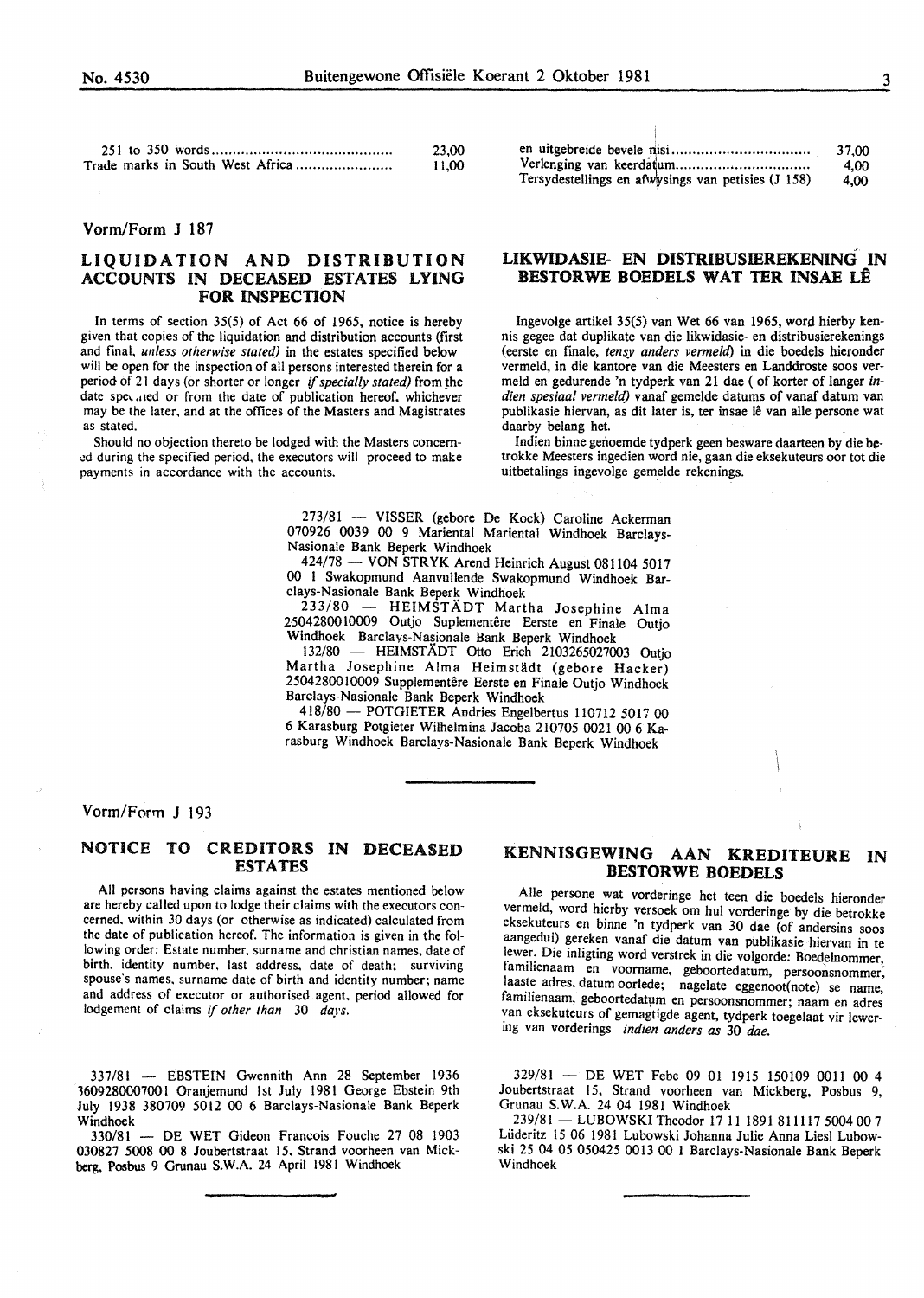#### Vorm/Form No. 517

#### NOTICE TO CREDITORS IN DECEASED ESTATES

All persons having claims against the estates specified in the schedule, are called upon to lodge their claims with the executors concerned within a period of 30 days (or otherwise as indicated) from the date of publication hereof.

384/81 - MOSTERT Willem Christoffel 4 Maart 1957 Kombat, distrik Otavi 9 Mei 1981 Standard Bank SWA Bpk Windhoek 30 dae Windhoek Suidwes-Afrika<br>316/81 - BADENHORST

- BADENHORST Gertina Hermina Jonsina Windhoek 25 Julie 1981 Standard Bank SWA Bpk Windhoek 30 dae Windhoek Suidwes-Afrika

#### Vorm/Form 519

#### LIQUIDATION AND DISTRIBUTION ACCOUNT IN DE-CEASED ESTATE LYING FOR INSPECTION

In terms of section 35 (5) of Act 66 of 1965 notice is hereby given that the liquidation and distribution account in the Estate specified in the Schedule will be open for the inspection of all persons interested therein for a period of 21 days from the date of publication hereof (or otherwise as indicated) at the offices of the Master of the Supreme Court and Magistrate, as stated.

Should no objection thereto be lodged with the Master during the specified period, the Executor will proceed to make payment in accordance therewith.

166/81 - DELAFIELD John Donald 01052500 1008 Grootfontein Eerste en Finale Likwidasie- en Distribusierekening 2 Oktober 1981 Windhoek Grootfontein Standard Bank SWA Bpk Windhoek

283/81 - KENNET Michael Julian 090417 01 0005 9 Windhoek First and Final Liquidation and Distribution Account 2nd October 1981 Windhoek Standard Bank SWA Bpk Windhoek

#### Vorm/Form 297

#### NOTICE FOR ELECTION OF EXECUTORS AND/OR TUTORS.

#### ELECTION OF EXECUTORS AND TUTORS

The Estates of the Persons mentioned in the subjoined Schedule being unrepresented, interested, interested parties are hereby given notice by Masters of the Supereme Courts of South Africa, that meetings will be held in the several Estates at the dates, times and places specified, for the purpose of selecting some Person or Persons, for approval by the respective Masters, as fit and proper to be appointed by them as Executors or Tutors, as the case may be.

Meetings in a town in which there is a Master's Office, will be held before the Master; elsewhere they will be held before the Magistrate.

 $N.B.$  - Items indicated by a  $*$  on the left hand side, denote the election of a Tutor; otherwise an Executor is to be elected.

#### KENNISGEWING AAN KREDITEURE IN BESTORWE **BOEDELS**

Aile persone wat vorderinge het teen die boedels in die bylae vermeld, word versoek om sodanige vorderings binne 'n tydperk van 30 dae (of andersins soos aangedui) vanaf die datum van pubiikasie hiervan by die betrokke eksekuteurs in te lewer.

387/81 - LABUSCHAGNE Christoffel Johannes 28 10 1916 161028 5022 00 *5* Plaas "Stolshoek", Gobabis 16 08 1981 Labuschagne Pieternella Jacoba Johanna Stephina Standard Bank SWA Bpk Windhoek 30 dae Windhoek Suidwes-Mrika

380/81 - ACKERMANN Agnes Martha 03 11 882 821103 0001 00 7 Otjiwarongo 15 08 1981 Standard Bank SWA Ltd Windhoek 30 dae Windhoek SWA

#### LIKWIDASIE EN DISTRIBUSIEREKENING IN BESTORWE BOEDEL WAT TER INSAE LÊ

Ingevolge artikel 35 (5) van Wet 66 van 1965 word hierby kennis gegee dat die likwidasie- en distribusierekening in die Boedel in die Bylae vermeld in die kantore van die Meester van die Hooggeregshof en Landdros soos vermeld vir 'n tydperk van 21 dae vanaf die datum van publikasie hiervan (of andersins soos aangedui) ter insae sal lê vir alle persone wat daarby belang het.

Indien geen besware daarteen by die Meester binne die gemelde tydperk ingedien word nie, sal die eksekuteur tot uitbetaling daarvolgens oorgaan.

299/81 - KNOBLOCH Karl 091111 5018 10 1 Swakopmund Eerste en Finale Distribusie en Likwidasie Rekening Knobloch Olga Alwine Elizabeth 2 Oktober 1981 Windhoek Swakopmund Standard Bank SWA Ltd Windhoek

203/81 - VORSTER Maria Catharina 2307070008005 Gobabis Eerste en Finale Likwidasie- en Distribusierekening Vorster Johannes Christiaan 2 Oktober 1981 Windhoek Standard Bank SWA Bpk Windhoek

#### KENNIS VIR VERKIESING VAN EKSEKUTEURS EN/OF VOOGDE

#### VERKIESING VAN EKSEKUTEURS EN VOOGDE

Aangesien die Boedels van die Persone vermeld in onderstaande Bylae nie verteenwoordig is nie, word hierby deur Meesters van die Hooggeregshowe van Suid-Afrika aan belanghebbendes kennis gegee, dat byeenkomste ten opsigte van die verskillende Boedels op die datums, tye en plekke vermeld, gehou sal word met die doe! om 'n Persoon of Persone te kies vir goedkeuring deur die onderskeie Meesters as geskik en bekwaarn om deur hulle aangestel te word as Eksekuteurs of .Voogde, na gelang van omstandighede.

In 'n stad waarin 'n Kantoor van 'n Meester is, word die byeenkoms voor die Meester gehou en in ander plekke voor die Landdros.

L.W. - Items aan die linkerkant met 'n \* gemerk, dui aan die verkiesing van 'n Voog; andersins word 'n Eksekuteur gekies.

j59/81 - TE WATER Frank Charles Bestuurder 03 08 1981 09 10 81 10 vm. Meester Windhoek